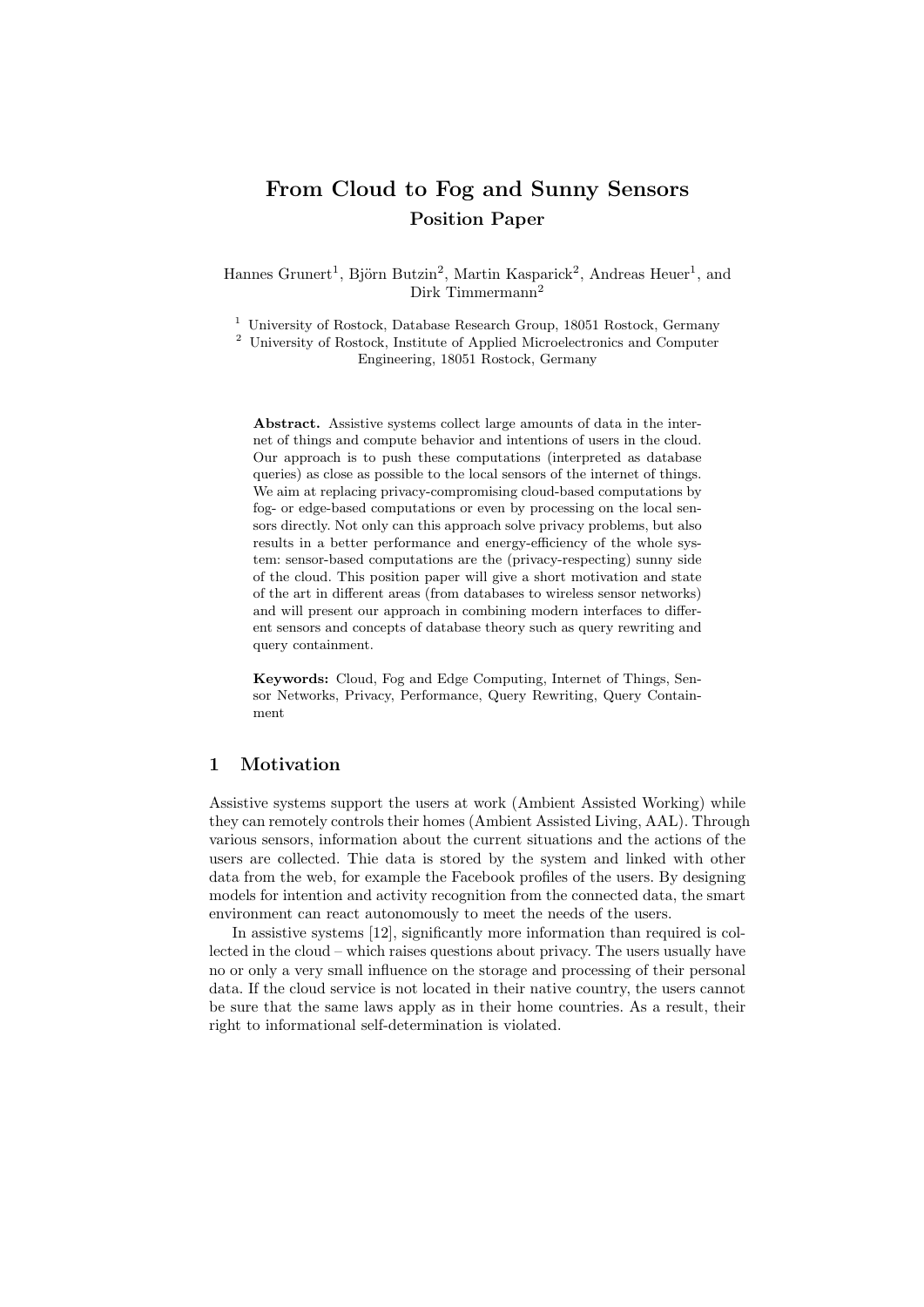The introduction of data privacy mechanisms in assistive systems is seen very skeptical by the developers. It is feared that the anonymization of the data hinders system development. Anonymization or pseudonymization of the data may lead to loss of detail, so that the results of analytic processes become inaccurate and, in extreme cases, unusable.

Our idea is to support assistive systems in performing the necessary behavior and intention recognition algorithms, but to automatically push the analysis operations as far as possible from the cloud to the (local) sensors. In an AAL environment, this results in a sensor-based or fog-based (edge-based) instead of a cloud-based computation. Besides privacy aspects, sensor-based or fog-based computing can also increase the performance and energy-efficiency of the system.

#### 1.1 Cyber-physical systems and wireless sensor networks

The often cited law of Gordon Moore is used many times to argue that we do not need to increase efficiency, one just has to wait for the next hardware generation and thus a new boost of computational power. In wireless sensor networks (WSN), cyber-physical systems (CPS) and the internet of things (IoT), considerations are different. Here, the main driving factor is the reduction in energy consumption. Even newly developed moting platforms like UC Berkeley's Firestorm only have 512kB ROM and 64kB of RAM [1] which is not significantly more than in devices of 2005 in terms of absolute numbers, e.g., TelosB: 48kB ROM and 10kB RAM. Instead, the idle power consumption has been reduced, in this example by about 55 percent from 5.1  $\mu A$  to 2.3  $\mu A$ . Hence, the focus on developing them is different. To save as much energy as possible, moting devices are kept asleep as long as possible. If awake, the transmission of data is the most costly operation in WSN, thus, it is tried to avoid them. Data should only be sent when requested by others or local memory is going to exceed. Additionally, through aggregation, preprocessing and compression, the time to send the next data-set can be extended. At this point computational power as well as memory capacities have to be utilized in an efficient way. After reducing the amount and frequency of transmissions required, the next level is to keep the middleware and transmission protocol energy-efficient. This means to reduce protocol overhead but also stack sizes and dynamic memory consumption need to be taken into account.

The idea of privacy through locality and energy saving constraints of wireless sensor networks harmonize with each other. However, other requirements of databases might be contradictory to the requirements of WSN e.g. in terms of latency, reliability, and consistency.

#### 1.2 Privacy and Performance

By reducing and pre-aggregating raw sensor data to its minimal essence of required information, it is possible to protect privacy in smart systems. Additionally, the overall performance of the system can be enhanced when less data is analyzed on frequently busy nodes.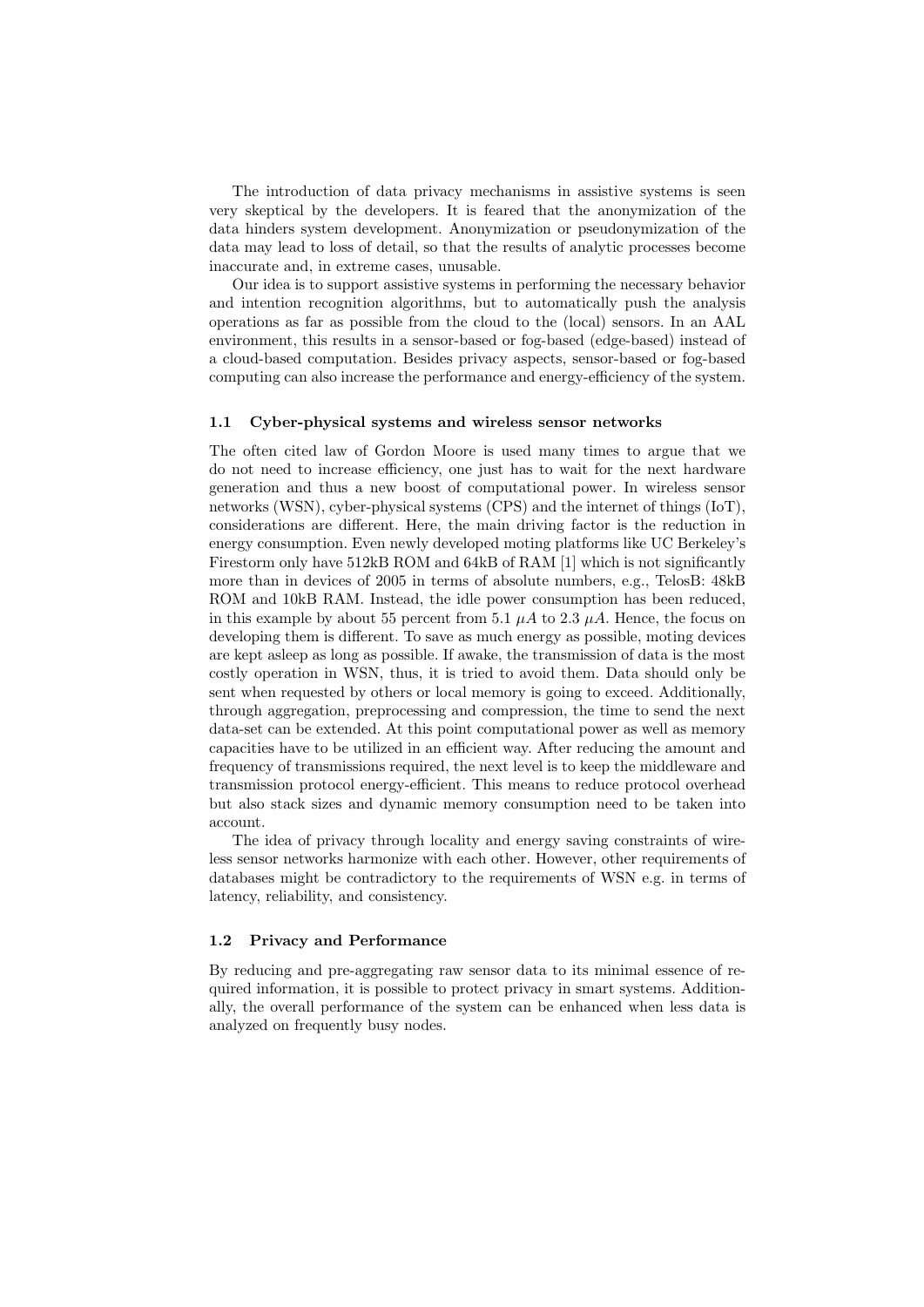As part of our research project, privacy concepts for processing queries in assistive systems are designed. However, these concepts are not placed on top of the existing analysis functions, but are integrated in close cooperation during the development process.

The data-avoidant passing of the information regarding sensors and context to the analytical tools of the assistive system will not only improve the privacy-friendliness of the system. By pre-compressing the data by means of selection, aggregation, and compression operators on the sensor itself it is possible to increase the efficiency of the system. The privacy rights and the information requirements of the analysis tools can be implemented as integrity constraints in the database system. Through the integrity constraints, the necessary algorithms for anonymization and preprocessing can be run directly on the database. Thus, a transfer of the local data to external programs or modules, that might be located on different computing units, is omitted.

Instead of using hundreds of thousands of computers in the cloud (e.g. Google or Amazon), we can also use hundreds of billions of sensors or devices in the IoT to perform the necessary computations for the behavior and intention recognition of assistive systems. This results in fog or edge computing [11, 4] and even in local data processing on sensors.

#### 2 State of the Art

We now give a short overview of the research areas cloud, Big Data, IoT (especially middleware and embedded database systems) and fog computing.

Cloud and Big Data: In the era of Big Data, more and more information is stored and processed in Cloud environments like IBM's Bluemix and similar platforms. Such systems offer a variety of services and possibilities for data storage, including services for the Internet of Things (e.g. APIs for REST and MQTT).

Unfortunately, privacy is often ignored or, at least, it is not guaranteed by cloud services. For example, nearly every service offered by IBM Bluemix states in the Terms of Use that the service "[...] does not comply with the US-EU [...] Safe Harbor Frameworks" (e.g. the Watson service "Driver Behavior" [7]).

Internet of Things — Middleware: IoT, CPS and WSN are distributed networks of small and heterogeneous applications. The service oriented architecture (SOA) approach has shown to be useful in such environments. SOA is well known for its capability to integrate different applications horizontally and vertically. Due to the restrictions of the devices in such scenarios, SOA approaches have been tailored to fit the needs for reduced overhead, descending memory footprint and less required computational power. Examples of those are the constrained application protocol (CoAP) and the devices profile for web services (DPWS). CoAP is a promising candidate for IoT applications, as it is a RESTful SOA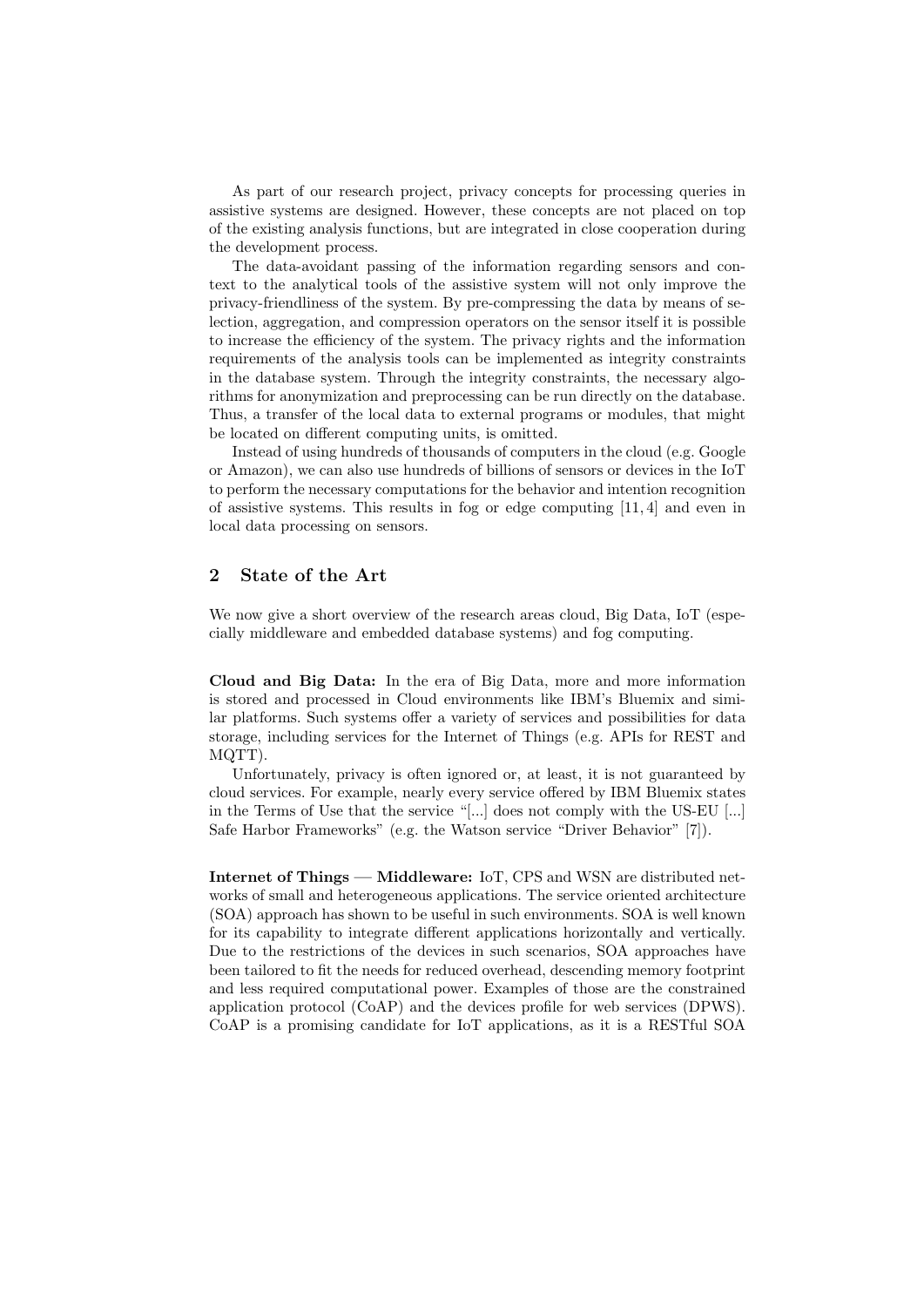type with less overhead than HTTP and adds publish subscribe mechanisms. A comparison of different CoAP implementations can be found in [2]. Another competing protocol for networked embedded devices is Message Queue Telemetry Transport (MQTT). It is a pure publish subscribe protocol, that uses a centralized broker to manage the message flow. Often the cloud is used as broker. Thus, due to its centralized nature, MQTT is less optimal than CoAP for our proposed solution.

Data publishing of "traditional" database systems is performed on established interfaces like JDBC or ODBC. By these standardized interfaces, the programmer does not have to care about the actual implementation and can write code independent of the actual database system.

Embedded Databases: Besides standard database systems there exist several specialized databases like Berkeley DB [10] and TinyDB [9]. These systems are designed to run on resource limited devices like Raspberry Pis or even as embedded databases directly on the sensor. In [5], several approaches to a distributed database management on sensor networks are compared, TinyDB among them, here especially aiming at energy efficiency. Acquisitional query processing [5, 9] can push queries to sensors and select relevant sensors in a WSN to reduce the amount of sensors needed for a computation (sensor reduction). In the existing approaches mentioned in [5] , this sensor reduction is completely done manually (by the programmer).

Fog Computing: What is missing in fog computing, is a database-centered approach to computation, that is, given a query respresenting a necessary computation on the sensor data of the IoT, how to automatically prevent to simply transfer the complete data sets to the cloud servers.

In [6] we introduced a framework for privacy aware query processing in layered networks of "traditional" databases. The query processor includes modules for query rewriting and transformation, detecting key-like combinations of attributes and different anonymization concepts like k-anonymity and slicing,which can be extended by including new concepts for querying modern hardware,e.g. by rewriting a SQL query to different data management layers, the lowest of these being only able to perform some simple filter operations (like selections against given attribute values).

## 3 Vision

We propose a layered architecture with four logically distinguishable layers (see Fig. 1). The *Sensor Layer* includes the sensors which are very resource constrained in terms of CPU, memory, and power. The *Personal Layer* consists of typically mobile devices or embedded systems with higher performance but also high power constraints, like smartphones or edge nodes of a WSN. Router, home automation control units, private servers, etc. build up the Fog Layer. As these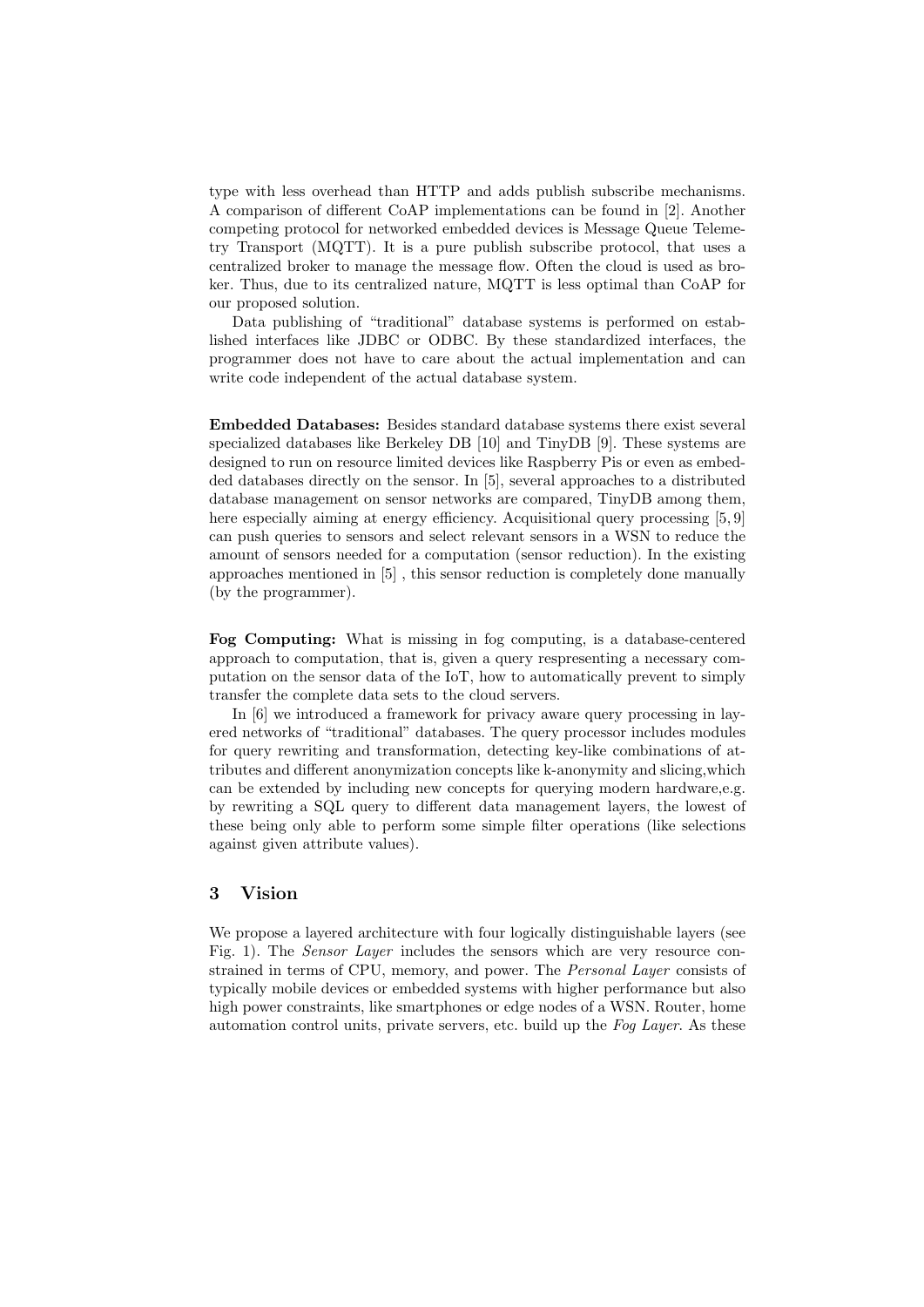

Fig. 1. Layered System Approach

devices have a wired power supply power saving is not as relevant as for the two lower layers. The *Cloud Layer* is built by powerful server farms without notable constraints according to power, CPU, or memory. Note that it is possible to have multiple layers within one of the four major layers, e.g. there could be several Fog Layers within a multi-tenancy or office building. From the top to the bottom layer resource constraints are increasing and the amount of possible (database related) functionalities and operations decreases. This layer approach has several advantages: In terms of privacy, each layer defines a strict transition where it can be defined which data is passed upwards and its granularity. This allows the fine-grained protection of critical personal data like health data, as the information can be stored and processed within the local parts of the system. Generally, the lower the layer, the higher is the ability of the user to control its own data.

As lower layers are more resource constrained than the upper ones, the middle layers provide functionalities for data processing as well as data transmission and additionally proxy functionalities. This enables optimized query execution according to the given resource constraints. The proxy functionality allows a reduction of the amount of communication. Especially within the *Sensor Layer* and between Sensor and *Personal Layer* this is a major aspect of power efficiency. The layered approach enables the power efficiency optimization of the overall system and not only for local nodes.

The constrained set of database operations at the lower layers can be compensated efficiently by the vertical fragmentation of queries into pushed-down and remainder queries. Thus, the privacy constraints of the users of these smart environments such as assistive systems are supported.

We apply our concept on machine learning algorithms to show how they will be transformed and pushed down in several steps resulting in simple filter operations.

A remaining open problem is to decide whether such queries can be performed on a resource-constrained device. If not, we have to check if the data can be sent to an upper layer without violating the privacy constraints of the users. This open problem results in a query containment problem that will be part of our future research.